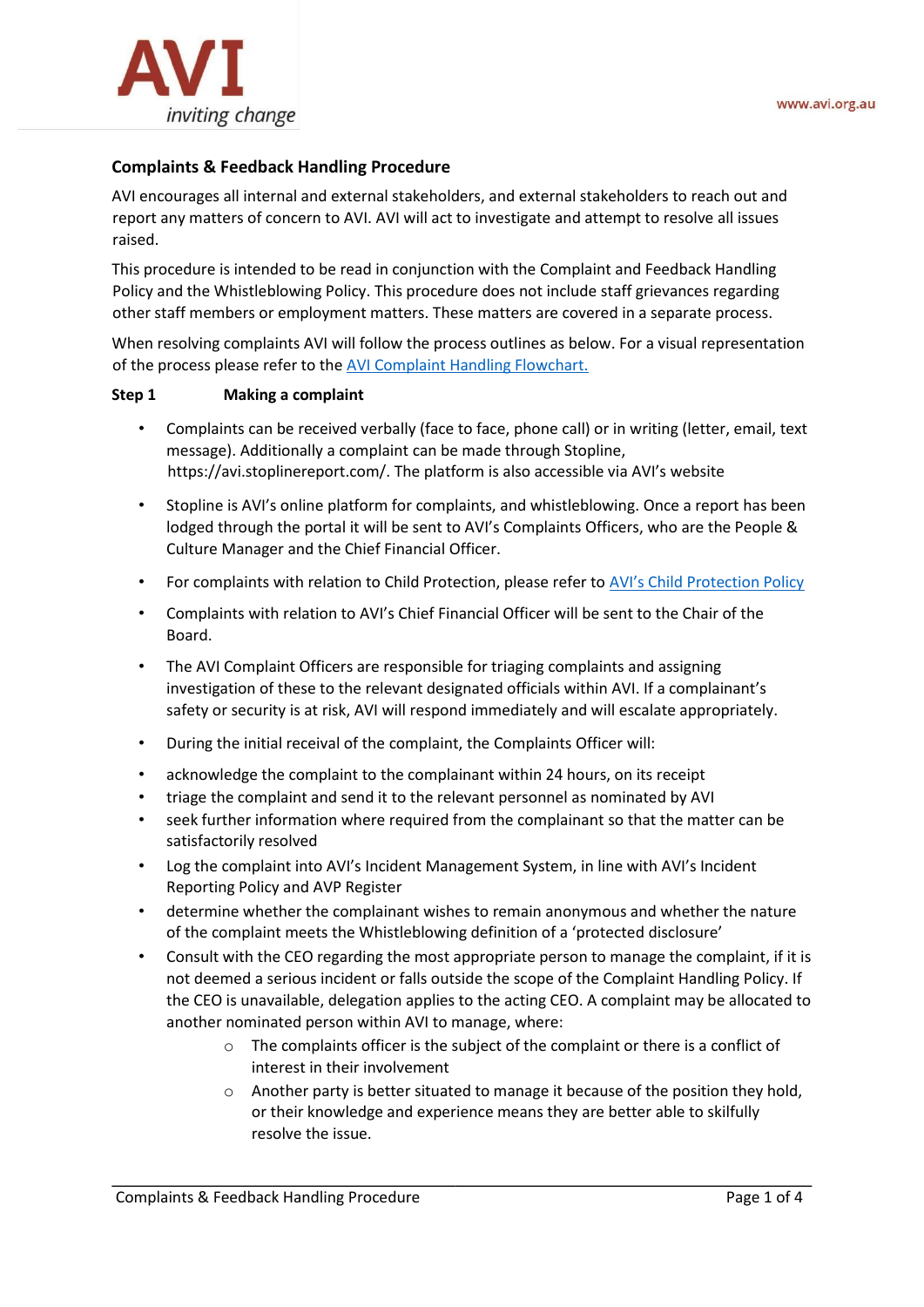

- Determine whether the complaint is categorised as a serious incident and needs to be escalated to the CEO, the Australian Volunteers Program - Program Director and/or other relevant designated personnel
- Serious incidents include complaints with regards to:
	- o Child Protection and Safeguarding
	- o Sexual Exploitation and Abuse
	- o Harassment, Abuse, Violence
- Designate personnel include:
	- O Child Protection and Safeguarding: Child Protection & Safeguards Advisor
	- O Sexual Exploitation and Abuse: People & Culture Manager
	- O Harassment, Abuse, Violence: People & Culture Manager
- If the complaint concerns a child or child safeguarding the nominated Child Protection Liaisons will provide advice
- If the complaint involves the conduct or performance of an AVI staff member People and Culture will be advised. Where there is an internal investigation involving a staff member People and Culture will assist in managing the process to raise the issue with them, to act as an organisational witness, and to ensure a procedurally fair process is followed and the principles of natural justice are applied according to the relevant jurisdiction. Where there is a conflict of interest, or the complaint relates to a staff member within the People and Culture team the matter will be referred to the CEO.
- The CEO or AVI Board may appoint an external Investigator for complex matters, where there are internal conflicts and/ or where legal client privilege is required
- If the incidents could constitute an alleged criminal act it will be reported to the Police in the jurisdiction applicable. Please note that this may not preclude an internal investigation or process also running in parallel.
- Complaints that do not fall within the scope of AVI's Complaint Handling Policy, such as complaints against employees of other organisations, will be escalated to AVI's CEO. Depending on the severity of the incident, matters include those that appear to involve alleged criminal offences will be referred to the Police.

## **Step 2 Informing stakeholders**

• Upon receipt of the complaint, where the complaint is in relation to or affects a program such as the Australian Volunteers Program or an AVI International Services Program – the Complaints Officer will confidentially inform the Program Director, Australian Volunteers Program; or Executive Manager, International Services of the complaint received, unless it is deemed inappropriate because the complaint is in relation to these individuals. This is to ensure that the Head of the program can liaise and manage any queries with relevant internal and external stakeholders in a timely manner with the Complaints Officer. Complaints in relation to the Program Director Australian Volunteers Program or Executive Manager International Services will be referred to the CEO.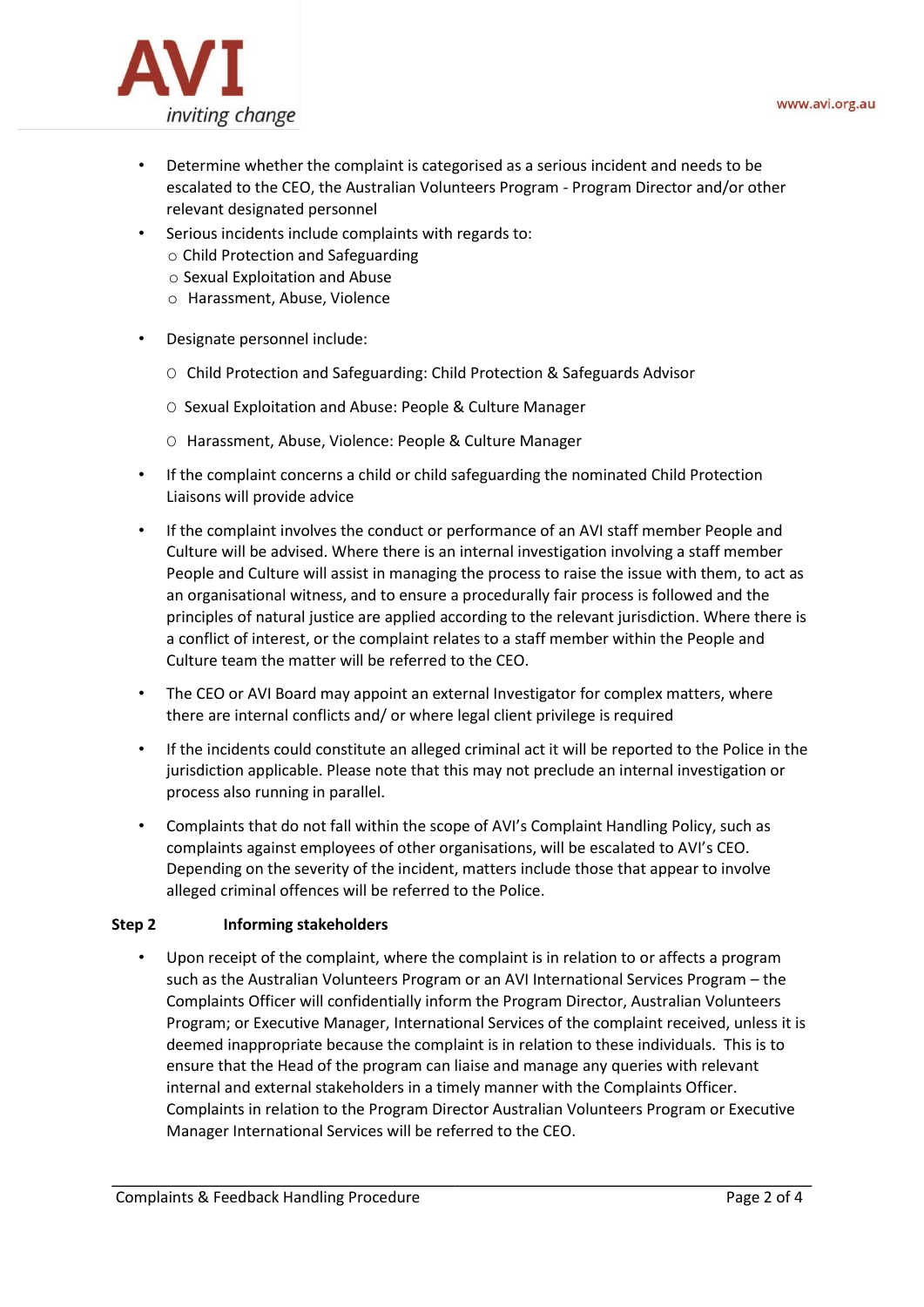

- As appropriate and where the complaint relates directly to the Australian Volunteers Program, the Program Director, will notify the relevant person within the Department of Foreign Affairs and Trade (DFAT) of the complaint. Regular updates will be provided as need be and as per AVI's Privacy Policy.
- As appropriate and where the complaint relates the Department of Foreign Affairs and Trade (DFAT) funded programs, AVI will notify relevant DFAT personnel.
- As appropriate and where the complaint relates directly to programs under International Services, the Executive Manager International Services will notify the relevant stakeholder of the complaint. Regular updates will be provided on an as needs basis and as per AVI's Privacy Policy.

## **Step 3 Appointment of Investigator**

On the occasion that an appropriate person has been assigned to investigate the complaint by the CEO or AVI Board or legal counsel they will:

- Contact the complainant and confirm the nature and scope of the complaint and set out any allegations to be responded to
- identify those that need to provide a response to the allegations and provide the respondent with the details of the allegation in writing and meet with the respondent who will respond to the allegations within the complaint
- For internal investigations, if there are AVI staff that need to respond to allegations in relation to their conduct or performance, the process will be managed by People and Culture to ensure a procedurally fair process is followed and the principles of natural justice are applied applicable to the jurisdiction, unless a conflict of interest has been identified in the first instance
- interview all named witnesses as necessary
- review internal policies or procedures or documents or other work practices as as required and relevant to the investigation

All parties may request the presence of a support person at meetings. Staff members who are responding to complaints will be provided with the opportunity to have a suitable support person in attendance in accordance with legislative requirements.

The Investigator will collate all the facts and prepare a report to legal counsel (where legal client privilege is required) or the CEO, depending on the circumstances, with the findings and recommendations.

## **Step 4 Possible Outcomes**

The Complaints Officer, or the nominated investigator, will try to resolve the complaint to the satisfaction of all parties as soon as practicable and in a timely manner, with the following possible outcomes discussed in consultation with the CEO or legal counsel:

- Complaint is substantiated
- Complaint is unsubstantiated.
- Complaint is disproved
- Complaint is malicious, misleading, false or vexatious